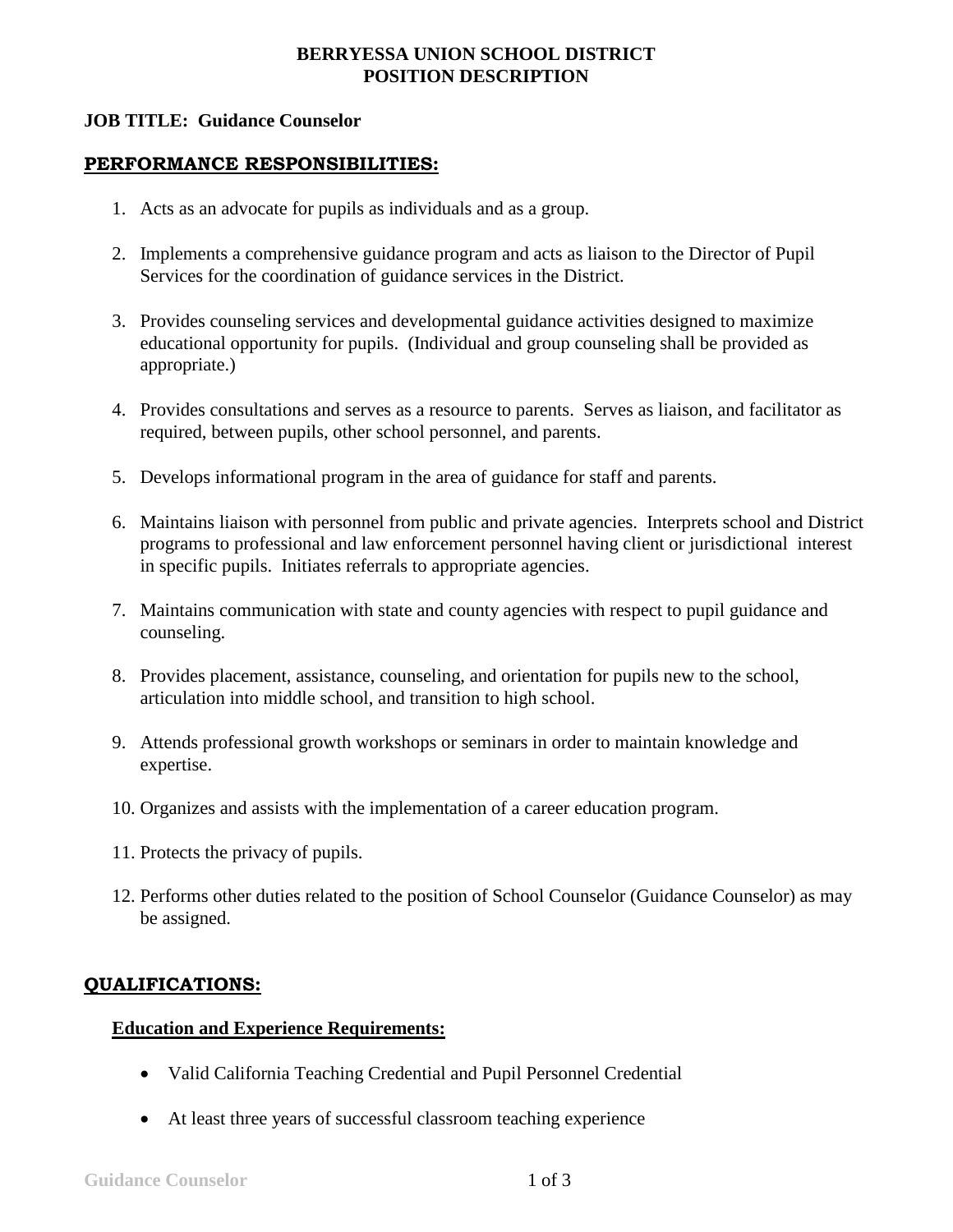# **BERRYESSA UNION SCHOOL DISTRICT POSITION DESCRIPTION**

# **JOB TITLE: Guidance Counselor**

Valid California Driver License

# **Skills, Knowledge and/or Abilities Required:**

- Knowledge of child development theories, individual and group counseling methodologies, and parent education and staff development techniques
- Knowledge of elementary, middle school, and high school curricula
- Knowledge of, and ability to use, career education concepts
- Knowledge of laws relating to school counseling and minors
- Knowledge of available community resources
- Skill in communicating effectively
- Ability to work creatively and maintain flexibility in meeting diverse situations
- Ability to work both independently and cooperatively
- Ability to organize and execute school-wide programs
- Ability to use effective conflict management techniques

### **Physical Characteristics (With or Without the Use of Aids): (Consideration will be given to reasonable accommodation)**

- Ability to demonstrate sufficient vision to read printed materials
- Ability to demonstrate sufficient hearing to conduct in-person conversations and telephone conversations
- Ability to speak in an understandable voice with sufficient volume to be heard within normal conversational distance, on the telephone, and in addressing groups
- Ability to demonstrate sufficient physical mobility to move about the District and/or school site